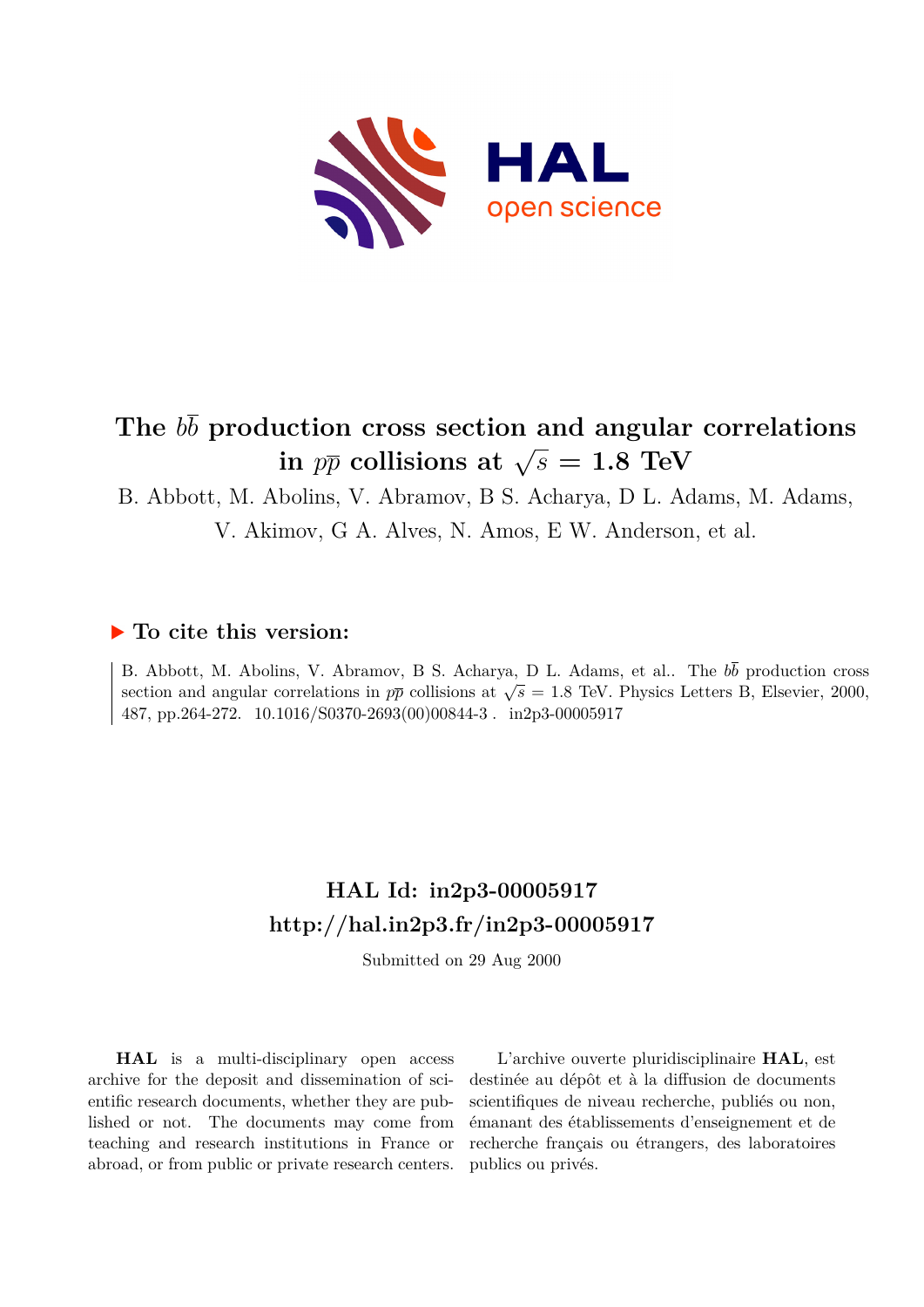## The  $b\overline{b}$  Production Cross Section and Angular Correlations *in*  $p\overline{p}$  Collisions at  $\sqrt{s} = 1.8$  TeV

B. Abbott,<sup>45</sup> M. Abolins,<sup>42</sup> V. Abramov,<sup>18</sup> B.S. Acharya,<sup>11</sup> I. Adam,<sup>44</sup> D.L. Adams,<sup>54</sup> M. Adams,<sup>28</sup> S. Ahn,<sup>27</sup> V. Akimov,<sup>16</sup> G.A. Alves,<sup>2</sup> N. Amos,<sup>41</sup> E.W. Anderson,<sup>34</sup> M.M. Baarmand,<sup>47</sup> V.V. Babintsev,<sup>18</sup> L. Babukhadia,<sup>20</sup> A. Baden,<sup>38</sup> B. Baldin,<sup>27</sup> S. Banerjee,<sup>11</sup> J. Bantly,<sup>51</sup> E. Barberis,<sup>21</sup> P. Baringer,<sup>35</sup> J.F. Bartlett,<sup>27</sup> A. Belyaev,<sup>17</sup> S.B. Beri,<sup>9</sup> I. Bertram,<sup>19</sup> V.A. Bezzubov,<sup>18</sup> P.C. Bhat,<sup>27</sup> V. Bhatnagar,<sup>9</sup> M. Bhattacharjee,<sup>47</sup> N. Biswas,<sup>32</sup> G. Blazey,<sup>29</sup> S. Blessing,<sup>25</sup> P. Bloom,<sup>22</sup> A. Boehnlein,<sup>27</sup> N.I. Bojko,<sup>18</sup> F. Borcherding,<sup>27</sup> C. Boswell,<sup>24</sup> A. Brandt,<sup>27</sup> R. Breedon,<sup>22</sup> G. Briskin,<sup>51</sup> R. Brock,<sup>42</sup> A. Bross,<sup>27</sup> D. Buchholz,<sup>30</sup> V.S. Burtovoi,<sup>18</sup> J.M. Butler,<sup>39</sup> W. Carvalho,<sup>2</sup> D. Casey,<sup>42</sup> Z. Casilum,<sup>47</sup> H. Castilla-Valdez,<sup>14</sup> D. Chakraborty,<sup>47</sup> S.V. Chekulaev,<sup>18</sup> W. Chen,<sup>47</sup> S. Choi,<sup>13</sup> S. Chopra,<sup>25</sup> B.C. Choudhary,<sup>24</sup> J.H. Christenson,<sup>27</sup> M. Chung,<sup>28</sup> D. Claes,<sup>43</sup> A.R. Clark,<sup>21</sup> W.G. Cobau,<sup>38</sup> J. Cochran,<sup>24</sup> L. Coney,<sup>32</sup> W.E. Cooper,<sup>27</sup> D. Coppage,<sup>35</sup> C. Cretsinger,<sup>46</sup> D. Cullen-Vidal,<sup>51</sup> M.A.C. Cummings,<sup>29</sup> D. Cutts,<sup>51</sup> O.I. Dahl,<sup>21</sup> K. Davis,<sup>20</sup> K. De,<sup>52</sup> K. Del Signore,<sup>41</sup> M. Demarteau,<sup>27</sup> D. Denisov,<sup>27</sup> S.P. Denisov,<sup>18</sup> H.T. Diehl,<sup>27</sup> M. Diesburg,<sup>27</sup> G. Di Loreto,<sup>42</sup> P. Draper,<sup>52</sup> Y. Ducros,<sup>8</sup> L.V. Dudko,<sup>17</sup> S.R. Dugad,<sup>11</sup> A. Dyshkant,<sup>18</sup> D. Edmunds,<sup>42</sup> J. Ellison,<sup>24</sup> V.D. Elvira,<sup>47</sup> R. Engelmann,<sup>47</sup> S. Eno,<sup>38</sup> G. Eppley,<sup>54</sup> P. Ermolov,<sup>17</sup> O.V. Eroshin,<sup>18</sup> H. Evans,<sup>44</sup> V.N. Evdokimov,<sup>18</sup> T. Fahland,<sup>23</sup> M.K. Fatyga,<sup>46</sup> S. Feher,<sup>27</sup> D. Fein,<sup>20</sup> T. Ferbel,<sup>46</sup> H.E. Fisk,<sup>27</sup> Y. Fisyak,<sup>48</sup> E. Flattum,<sup>27</sup> G.E. Forden,<sup>20</sup> M. Fortner,<sup>29</sup> K.C. Frame,<sup>42</sup> S. Fuess,<sup>27</sup> E. Gallas,<sup>27</sup> A.N. Galyaev,<sup>18</sup> P. Gartung,<sup>24</sup> V. Gavrilov,<sup>16</sup> T.L. Geld,<sup>42</sup> R.J. Genik II,<sup>42</sup> K. Genser,<sup>27</sup> C.E. Gerber,<sup>27</sup> Y. Gershtein,<sup>51</sup> B. Gibbard,<sup>48</sup> B. Gobbi,<sup>30</sup> B. Gómez,<sup>5</sup> G. Gómez,<sup>38</sup> P.I. Goncharov,<sup>18</sup> J.L. González Solís,<sup>14</sup> H. Gordon,<sup>48</sup> L.T. Goss,<sup>53</sup> K. Gounder,<sup>24</sup> A. Goussiou,<sup>47</sup> N. Graf,<sup>48</sup> P.D. Grannis,<sup>47</sup> D.R. Green,<sup>27</sup> J.A. Green,<sup>34</sup> H. Greenlee,<sup>27</sup> S. Grinstein,<sup>1</sup> P. Grudberg,<sup>21</sup> S. Grünendahl,<sup>27</sup> G. Guglielmo,<sup>50</sup> J.A. Guida,<sup>20</sup> J.M. Guida,<sup>51</sup> A. Gupta,<sup>11</sup> S.N. Gurzhiev,<sup>18</sup> G. Gutierrez,<sup>27</sup> P. Gutierrez,<sup>50</sup> N.J. Hadley,<sup>38</sup> H. Haggerty,<sup>27</sup> S. Hagopian,<sup>25</sup> V. Hagopian,<sup>25</sup> K.S. Hahn,<sup>46</sup> R.E. Hall,<sup>23</sup> P. Hanlet,<sup>40</sup> S. Hansen,<sup>27</sup> J.M. Hauptman,<sup>34</sup> C. Hays,<sup>44</sup> C. Hebert,<sup>35</sup> D. Hedin,<sup>29</sup> A.P. Heinson,<sup>24</sup> U. Heintz,<sup>39</sup> R. Hernández-Montoya,<sup>14</sup> T. Heuring,<sup>25</sup> R. Hirosky,<sup>28</sup> J.D. Hobbs,<sup>47</sup> B. Hoeneisen,<sup>6</sup> J.S. Hoftun,<sup>51</sup> F. Hsieh,<sup>41</sup> Tong Hu,<sup>31</sup> A.S. Ito,<sup>27</sup> S.A. Jerger,<sup>42</sup> R. Jesik,<sup>31</sup> T. Joffe-Minor,<sup>30</sup> K. Johns,<sup>20</sup> M. Johnson,<sup>27</sup> A. Jonckheere,<sup>27</sup> M. Jones,<sup>26</sup> H. Jöstlein,<sup>27</sup> S.Y. Jun,<sup>30</sup> C.K. Jung,<sup>47</sup> S. Kahn,<sup>48</sup> D. Karmanov,<sup>17</sup> D. Karmgard,<sup>25</sup> R. Kehoe,<sup>32</sup> S.K. Kim,<sup>13</sup> B. Klima,<sup>27</sup> C. Klopfenstein,<sup>22</sup> W. Ko,<sup>22</sup> J.M. Kohli,<sup>9</sup> D. Koltick,<sup>33</sup> A.V. Kostritskiy,<sup>18</sup> J. Kotcher,<sup>48</sup> A.V. Kotwal,<sup>44</sup> A.V. Kozelov,<sup>18</sup> E.A. Kozlovsky,<sup>18</sup> J. Krane,<sup>34</sup> M.R. Krishnaswamy,<sup>11</sup> S. Krzywdzinski,<sup>27</sup> M. Kubantsev,<sup>36</sup> S. Kuleshov,<sup>16</sup> Y. Kulik,<sup>47</sup> S. Kunori,<sup>38</sup> F. Landry,<sup>42</sup> G. Landsberg,<sup>51</sup> A. Leflat,<sup>17</sup> J. Li,<sup>52</sup> Q.Z. Li,<sup>27</sup> J.G.R. Lima,<sup>3</sup> D. Lincoln,<sup>27</sup> S.L. Linn,<sup>25</sup> J. Linnemann,<sup>42</sup> R. Lipton,<sup>27</sup> A. Lucotte,<sup>47</sup> L. Lueking,<sup>27</sup> A.L. Lyon,<sup>38</sup> A.K.A. Maciel,<sup>29</sup> R.J. Madaras,<sup>21</sup> R. Madden,<sup>25</sup> L. Magaña-Mendoza,<sup>14</sup> V. Manankov,<sup>17</sup> S. Mani,<sup>22</sup> H.S. Mao,<sup>4</sup> R. Markeloff,<sup>29</sup> T. Marshall,<sup>31</sup> M.I. Martin,<sup>27</sup> R.D. Martin,<sup>28</sup> K.M. Mauritz,<sup>34</sup> B. May,<sup>30</sup> A.A. Mayorov,<sup>18</sup> R. McCarthy,<sup>47</sup> J. McDonald,<sup>25</sup> T. McKibben,<sup>28</sup> J. McKinley,<sup>42</sup> T. McMahon,<sup>49</sup> H.L. Melanson,<sup>27</sup> M. Merkin,<sup>17</sup> K.W. Merritt,<sup>27</sup> C. Miao,<sup>51</sup> H. Miettinen,<sup>54</sup> A. Mincer,  $45$  C.S. Mishra,  $27$  N. Mokhov,  $27$  N.K. Mondal,  $11$  H.E. Montgomery,  $27$  P. Mooney,  $5$  M. Mostafa,  $1$ H. da Motta,<sup>2</sup> C. Murphy,<sup>28</sup> F. Nang,<sup>20</sup> M. Narain,<sup>39</sup> V.S. Narasimham,<sup>11</sup> A. Narayanan,<sup>20</sup> H.A. Neal,<sup>41</sup> J.P. Negret,<sup>5</sup> P. Nemethy,<sup>45</sup> D. Norman,<sup>53</sup> L. Oesch,<sup>41</sup> V. Oguri,<sup>3</sup> N. Oshima,<sup>27</sup> D. Owen,<sup>42</sup> P. Padley,<sup>54</sup> A. Para,<sup>27</sup> N. Parashar,<sup>40</sup> Y.M. Park,<sup>12</sup> R. Partridge,<sup>51</sup> N. Parua,<sup>7</sup> M. Paterno,<sup>46</sup> B. Pawlik,<sup>15</sup> J. Perkins,<sup>52</sup> M. Peters,<sup>26</sup> R. Piegaia,<sup>1</sup> H. Piekarz,<sup>25</sup> Y. Pischalnikov,<sup>33</sup> B.G. Pope,<sup>42</sup> H.B. Prosper,<sup>25</sup> S. Protopopescu,<sup>48</sup> J. Qian,<sup>41</sup> P.Z. Quintas,<sup>27</sup> R. Raja,<sup>27</sup> S. Rajagopalan,<sup>48</sup> O. Ramirez,<sup>28</sup> N.W. Reay,<sup>36</sup> S. Reucroft,<sup>40</sup> M. Rijssenbeek,<sup>47</sup> T. Rockwell,<sup>42</sup> M. Roco,<sup>27</sup> P. Rubinov,<sup>30</sup> R. Ruchti,<sup>32</sup> J. Rutherfoord,<sup>20</sup> A. Sánchez-Hernández,<sup>14</sup> A. Santoro,<sup>2</sup> L. Sawyer,<sup>37</sup> R.D. Schamberger,<sup>47</sup> H. Schellman,<sup>30</sup> J. Sculli,<sup>45</sup> E. Shabalina,<sup>17</sup> C. Shaffer,<sup>25</sup> H.C. Shankar,<sup>11</sup> R.K. Shivpuri,<sup>10</sup> D. Shpakov,<sup>47</sup> M. Shupe,<sup>20</sup> R.A. Sidwell,<sup>36</sup> H. Singh,<sup>24</sup> J.B. Singh,<sup>9</sup> V. Sirotenko,<sup>29</sup> E. Smith,<sup>50</sup> R.P. Smith,<sup>27</sup> R. Snihur,<sup>30</sup> G.R. Snow,<sup>43</sup> J. Snow,<sup>49</sup> S. Snyder,<sup>48</sup> J. Solomon,<sup>28</sup> M. Sosebee,<sup>52</sup> N. Sotnikova,<sup>17</sup> M. Souza,<sup>2</sup> N.R. Stanton,<sup>36</sup> G. Steinbrück,<sup>50</sup> R.W. Stephens,<sup>52</sup> M.L. Stevenson,<sup>21</sup> F. Stichelbaut,<sup>48</sup> D. Stoker,<sup>23</sup> V. Stolin,<sup>16</sup> D.A. Stoyanova,<sup>18</sup> M. Strauss,<sup>50</sup> K. Streets,<sup>45</sup> M. Strovink,<sup>21</sup> A. Sznajder,<sup>2</sup> P. Tamburello,<sup>38</sup> J. Tarazi,<sup>23</sup> M. Tartaglia,<sup>27</sup> T.L.T. Thomas,<sup>30</sup> J. Thompson,<sup>38</sup> D. Toback,<sup>38</sup> T.G. Trippe,<sup>21</sup> P.M. Tuts,<sup>44</sup> V. Vaniev,<sup>18</sup> N. Varelas,<sup>28</sup> E.W. Varnes,<sup>21</sup> A.A. Volkov,<sup>18</sup> A.P. Vorobiev,<sup>18</sup> H.D. Wahl,<sup>25</sup> G. Wang,<sup>25</sup> J. Warchol,<sup>32</sup> G. Watts,<sup>51</sup> M. Wayne,<sup>32</sup> H. Weerts,<sup>42</sup> A. White,<sup>52</sup> J.T. White,<sup>53</sup> J.A. Wightman,<sup>34</sup> S. Willis,<sup>29</sup> S.J. Wimpenny,<sup>24</sup> J.V.D. Wirjawan,<sup>53</sup> J. Womersley,<sup>27</sup> D.R. Wood,<sup>40</sup> R. Yamada,<sup>27</sup> P. Yamin,<sup>48</sup> T. Yasuda,<sup>40</sup> P. Yepes,<sup>54</sup> K. Yip,<sup>27</sup> C. Yoshikawa,<sup>26</sup> S. Youssef,<sup>25</sup> J. Yu,<sup>27</sup> Y. Yu,<sup>13</sup> B. Zhang,<sup>4</sup> Z. Zhou,<sup>34</sup> Z.H. Zhu,<sup>46</sup> M. Zielinski,<sup>46</sup> D. Zieminska,<sup>31</sup> A. Zieminski,<sup>31</sup> V. Zutshi,<sup>46</sup> E.G. Zverev,<sup>17</sup> and A. Zylberstein<sup>8</sup>

(DØ Collaboration)

 $1$ Universidad de Buenos Aires, Buenos Aires, Argentina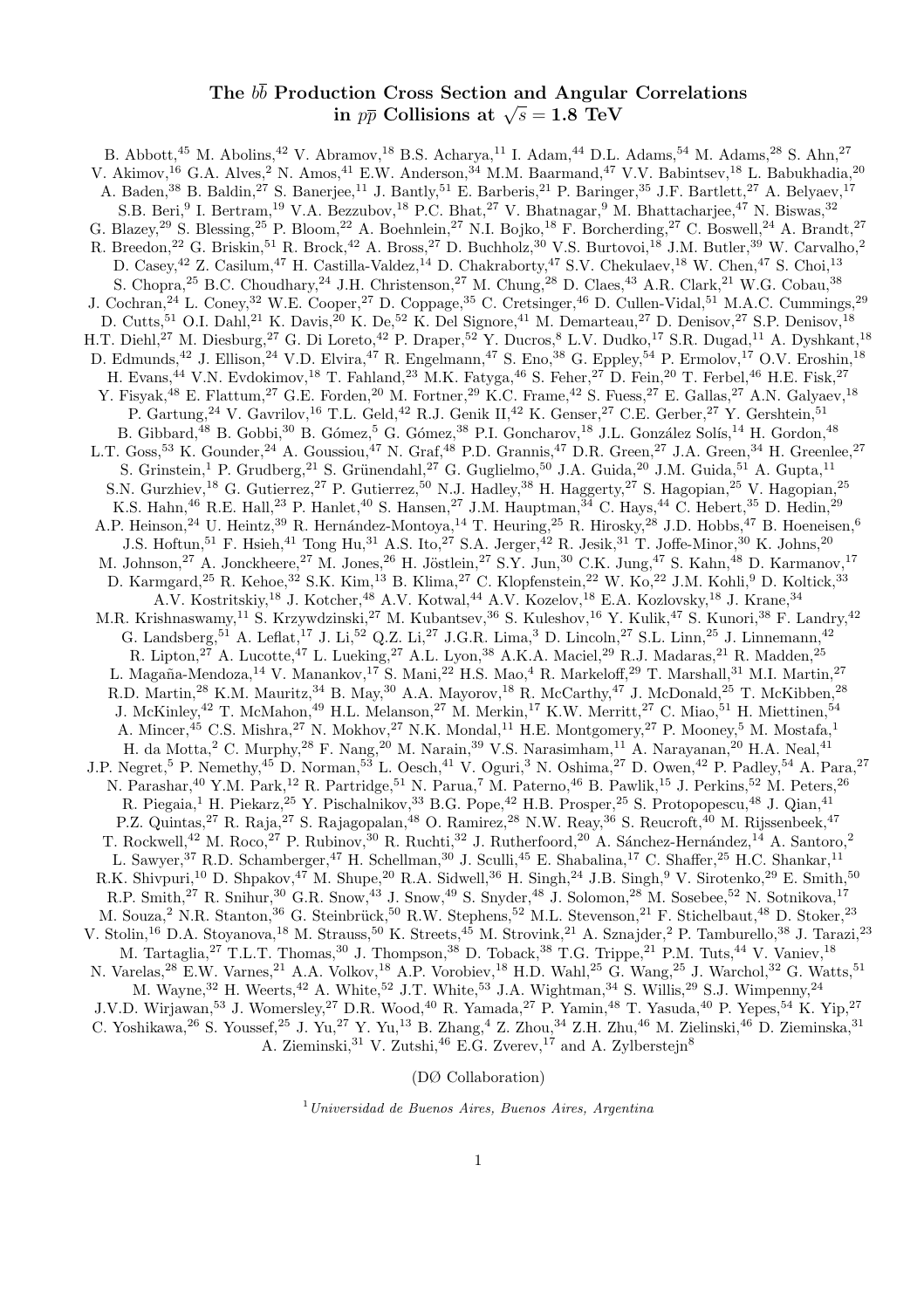$^{2}$ LAFEX, Centro Brasileiro de Pesquisas Físicas, Rio de Janeiro, Brazil

<sup>3</sup>Universidade do Estado do Rio de Janeiro, Rio de Janeiro, Brazil

<sup>4</sup> Institute of High Energy Physics, Beijing, People's Republic of China

 $5$ Universidad de los Andes, Bogotá, Colombia

 $6$ Universidad San Francisco de Quito, Quito, Ecuador

 $7$ Institut des Sciences Nucléaires, IN2P3-CNRS, Universite de Grenoble 1, Grenoble, France

<sup>8</sup>DAPNIA/Service de Physique des Particules, CEA, Saclay, France

<sup>9</sup>Panjab University, Chandigarh, India

 $10$ Delhi University, Delhi, India

 $11$ Tata Institute of Fundamental Research, Mumbai, India

 $12$ Kyungsung University, Pusan, Korea

<sup>13</sup>Seoul National University, Seoul, Korea

 $14$  CINVESTAV, Mexico City, Mexico

 $15$ Institute of Nuclear Physics, Kraków, Poland

 $16$ Institute for Theoretical and Experimental Physics, Moscow, Russia

<sup>17</sup> Moscow State University, Moscow, Russia

<sup>18</sup>Institute for High Energy Physics, Protvino, Russia

 $^{19}$  Lancaster University, Lancaster, United Kingdom

 $\,{}^{20}\,$  University of Arizona, Tucson, Arizona 85721

 $^{21}$  Lawrence Berkeley National Laboratory and University of California, Berkeley, California 94720

 $22$ University of California, Davis, California 95616

 $^{23}$ University of California, Irvine, California 92697

 $^{24}$ University of California, Riverside, California 92521

<sup>25</sup>Florida State University, Tallahassee, Florida 32306

<sup>26</sup> University of Hawaii, Honolulu, Hawaii 96822

 $^{27}\,Fermi$  National Accelerator Laboratory, Batavia, Illinois 60510

<sup>28</sup> University of Illinois at Chicago, Chicago, Illinois 60607

 $^{29}$ Northern Illinois University, DeKalb, Illinois 60115

 $30$  Northwestern University, Evanston, Illinois 60208

 $\rm ^{31}$ Indiana University, Bloomington, Indiana 47405

 $32$  University of Notre Dame, Notre Dame, Indiana  $46556$ <sup>33</sup>Purdue University, West Lafayette, Indiana 47907

 $34$ Iowa State University, Ames, Iowa 50011

 $35$  University of Kansas, Lawrence, Kansas  $66045$ 

 $^{36}\,Kansas$  State University, Manhattan, Kansas 66506

<sup>37</sup>Louisiana Tech University, Ruston, Louisiana 71272

 $^{38}\,University$  of Maryland, College Park, Maryland 20742

<sup>39</sup>Boston University, Boston, Massachusetts 02215

 $^{40}\,North eastern\, University,\, Boston,\,Massachusetts\,\,02115$ 

<sup>41</sup> University of Michigan, Ann Arbor, Michigan 48109

<sup>42</sup>Michigan State University, East Lansing, Michigan 48824

<sup>43</sup>University of Nebraska, Lincoln, Nebraska 68588

<sup>44</sup>Columbia University, New York, New York 10027

<sup>45</sup>New York University, New York, New York 10003 <sup>46</sup>University of Rochester, Rochester, New York 14627

<sup>47</sup>State University of New York, Stony Brook, New York 11794

 $^{48}$ Brookhaven National Laboratory, Upton, New York 11973

<sup>49</sup>Langston University, Langston, Oklahoma 73050

 $50$ University of Oklahoma, Norman, Oklahoma  $73019$ 

<sup>51</sup>Brown University, Providence, Rhode Island 02912

<sup>52</sup>University of Texas, Arlington, Texas 76019

 $^{53}\,Texas$   $A\emph{\ensuremath{\mathcal{C}} M}$  University, College Station, Texas  $77843$ 

<sup>54</sup>Rice University, Houston, Texas 77005

We present measurements of the  $b\bar{b}$  production cross section and angular correlations using the DØ detector at the Fermilab Tevatron  $p\bar{p}$  Collider operating at  $\sqrt{s} = 1.8$  TeV. The b quark production cross section for  $|y^b|$  < 1.0 and  $p_T^b > 6 \text{ GeV}/c$  is extracted from single muon and dimuon data samples. The results agree in shape with the next-to-leading order QCD calculation of heavy flavor production but are greater than the central values of these predictions. The angular correlations between b and  $\overline{b}$  quarks, measured from the azimuthal opening angle between their decay muons, also agree in shape with the next-to-leading order QCD prediction.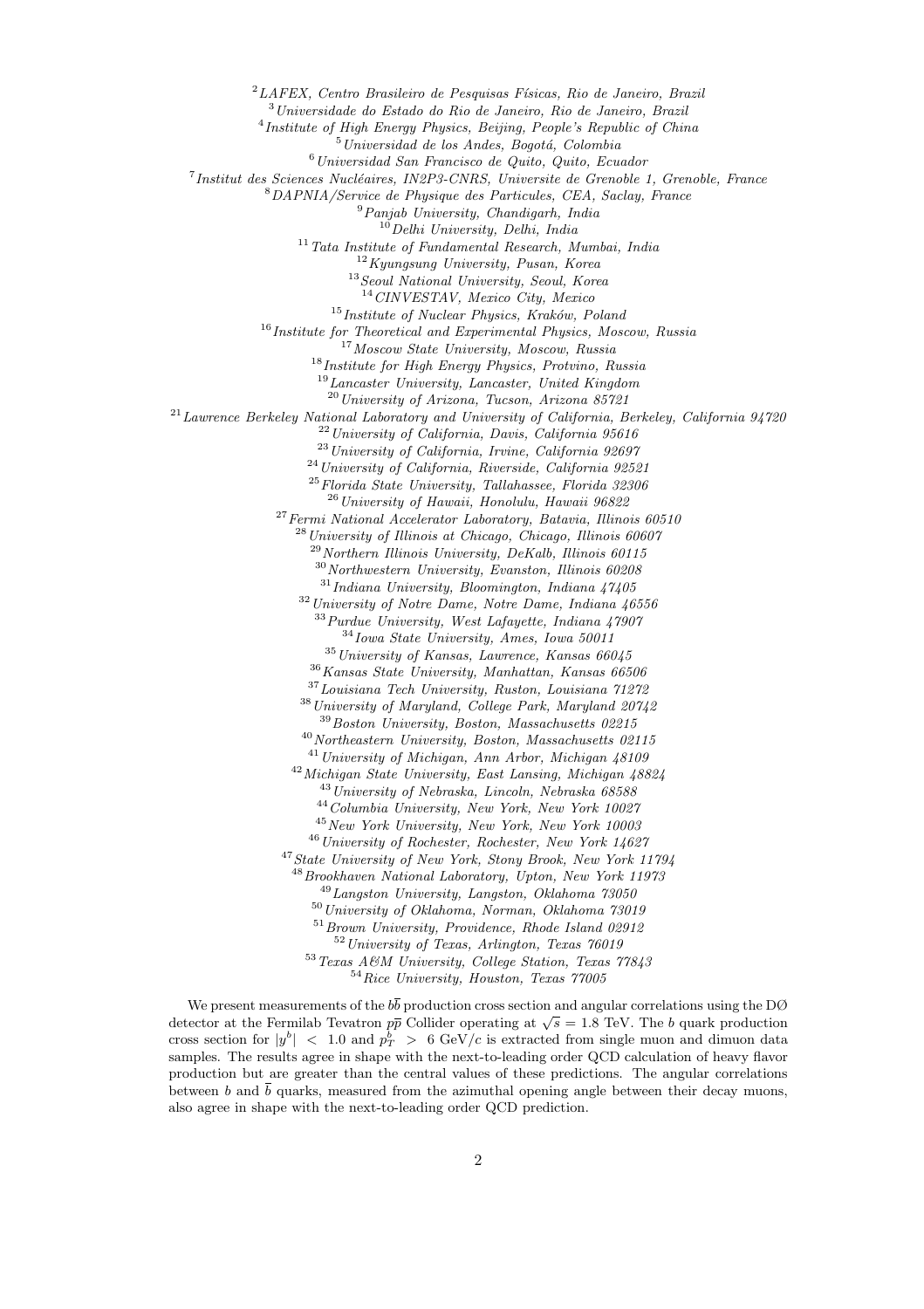Measurements of the b quark production cross section and  $b\overline{b}$  correlations in  $p\overline{p}$  collisions provide an important test of perturbative quantum chromodynamics (QCD) at next-to-leading order (NLO). The measured b quark production cross section at  $\sqrt{s} = 1.8$  TeV [1–4] is systematically larger than the central values of the NLO QCD predictions [5,6].

Measurements of  $b\bar{b}$  correlations such as the azimuthal opening angle between b and  $\bar{b}$  quarks allow additional details of b quark production to be tested since these quantities are sensitive to the relative contributions of different production mechanisms to the total cross section. Two measurements of  $b\bar{b}$  angular correlations using the azimuthal opening angle of muons from the heavy quark decays, one at  $\sqrt{s} = 1.8$  TeV [7] and another at  $\sqrt{s} = 630$  GeV [8], are in qualitative agreement with the NLO QCD predictions. A different measurement at  $\sqrt{s} = 1.8$  TeV using the azimuthal opening angle between a muon from B meson decay and the  $\overline{b}$  jet shows [4] qualitative differences with the predictions, while a direct measurement [9] of  $b\bar{b}$  rapidity correlations is found to be in agreement with the NLO QCD predictions.

In this paper we provide an independent measurement of the b quark production cross section and  $b\overline{b}$  angular correlations. The analysis makes use of the fact that the semileptonic decay of a b quark results in a lepton (here a muon) associated with a jet. We use a sample of dimuons and their associated jets to tag both b and  $\overline{b}$  quarks.

The DØ detector and trigger system are described in detail elsewhere [10]. The central muon system consists of three layers of proportional drift tubes and a magnetized iron toroid located between the first two layers. The muon detectors provide a measurement of the muon momentum with a resolution parameterized by  $\delta(1/p)/(1/p)$  =  $0.18(p-2)/p \oplus 0.008p$ , with p in GeV/c. The calorimeter is used to measure both the minimum ionizing energy associated with the muon track and the electromagnetic and hadronic activity associated with heavy quark decay. The total thickness of the calorimeter plus toroid in the central region varies from 13 to 15 interaction lengths, which reduces the hadronic punchthrough in the muon system to less than 0.5% of low transverse momentum muons from all sources. The energy resolution for jets is approximately  $80\%/\sqrt{E(\text{GeV})}$ .

The data used in this analysis were taken during the 1992–1993 run of the Fermilab Tevatron collider and correspond to a total integrated luminosity  $\int \mathcal{L}dt = 6.5 \pm 0.4$  pb<sup>-1</sup>. The dimuon data were collected using a multilevel trigger requiring at least one reconstructed muon with transverse momentum  $p_T^{\mu} > 3 \text{ GeV}/c$  and at least one reconstructed jet with transverse energy  $E_T > 10$  GeV.

The events are then fully reconstructed offline and subjected to event selection criteria. The offline analysis requires two muons with  $p_T^{\mu} > 4$  GeV/c and pseudorapidity  $|\eta^{\mu}| < 0.8$ . In addition, both muon tracks have to be consistent with originating from the reconstructed event vertex and deposit  $> 1$  GeV of energy in the calorimeter. Each muon is also required to have an associated jet with  $E_T > 12$  GeV within a cone of  $\mathcal{R} = \sqrt{(\Delta \eta)^2 + (\Delta \phi)^2} < 0.8$ . Muon candidates in the region  $80° < \phi^{\mu} < 110°$  are excluded due to poor chamber efficiencies near the Main Ring beam pipe.

Further selection criteria are placed on the dimuon candidates to reduce backgrounds to  $b\bar{b}$  production. The invariant mass of the dimuons is restricted to the range  $6 < m^{\mu\mu} < 35 \text{ GeV}/c^2$ . The lower limit removes dimuons resulting from the cascade decay of single b quarks and from  $J/\psi$  resonance decays, while the upper limit reduces the number of dimuons due to Z boson decays. An opening space angle requirement of  $< 165°$  between the muons is also applied to remove contamination from cosmic ray muons. A total of 397 events pass all selection criteria.

The trigger and offline reconstruction efficiencies are determined from Monte Carlo event samples. Events generated with the ISAJET [11] Monte Carlo are passed through a GEANT  $[12]$  simulation of the DØ detector followed by trigger simulation and reconstruction programs. Trigger and some offline efficiencies found in this way are crosschecked by using appropriate data samples. The overall acceptance times efficiency as a function of the higher (leading) muon  $p_T$  in the event increases from about 1% at 4 GeV/c to a plateau of 9% above 15 GeV/c.

In addition to  $b\bar{b}$  production, dimuon events in the invariant mass range of 6–35 GeV/ $c^2$  can also arise from other sources. These processes include semileptonic decays of  $c\bar{c}$  pairs, events in which one or both of the muons are produced by in-flight decays of  $\pi$  or K mesons, Drell-Yan production, and  $\Upsilon$  resonance decays. Muons from the Drell-Yan process and Υ decays are not expected to have jets associated with them. Monte Carlo estimates normalized to the measured Drell-Yan and Υ cross sections [13] show that less than one event is expected to contribute to the final data sample from these two sources. An additional source of dimuon events is cosmic ray muons passing through the detector.

To extract the bb signal, we use a maximum likelihood fit with four different input distributions. The input distributions are chosen based on their effectiveness in distinguishing between the different sources of dimuon events. We use the transverse momenta of the leading and trailing muons relative to their associated jet axes  $(p_T^{\text{rel}})$ , the fraction of longitudinal momentum of the jet carried by the leading muon divided by the jet  $E_T(r_z)$ , and the reconstructed time of passage  $(t_0)$  of the leading muon track through the muon chambers with respect to the beam crossing time. The variable  $t_0$  is used to identify the cosmic ray muon background, which is not expected to be in time with the beam crossing. Monte Carlo studies show that the variables  $p_T^{\text{rel}}$  and  $r_z$  help to discriminate between background and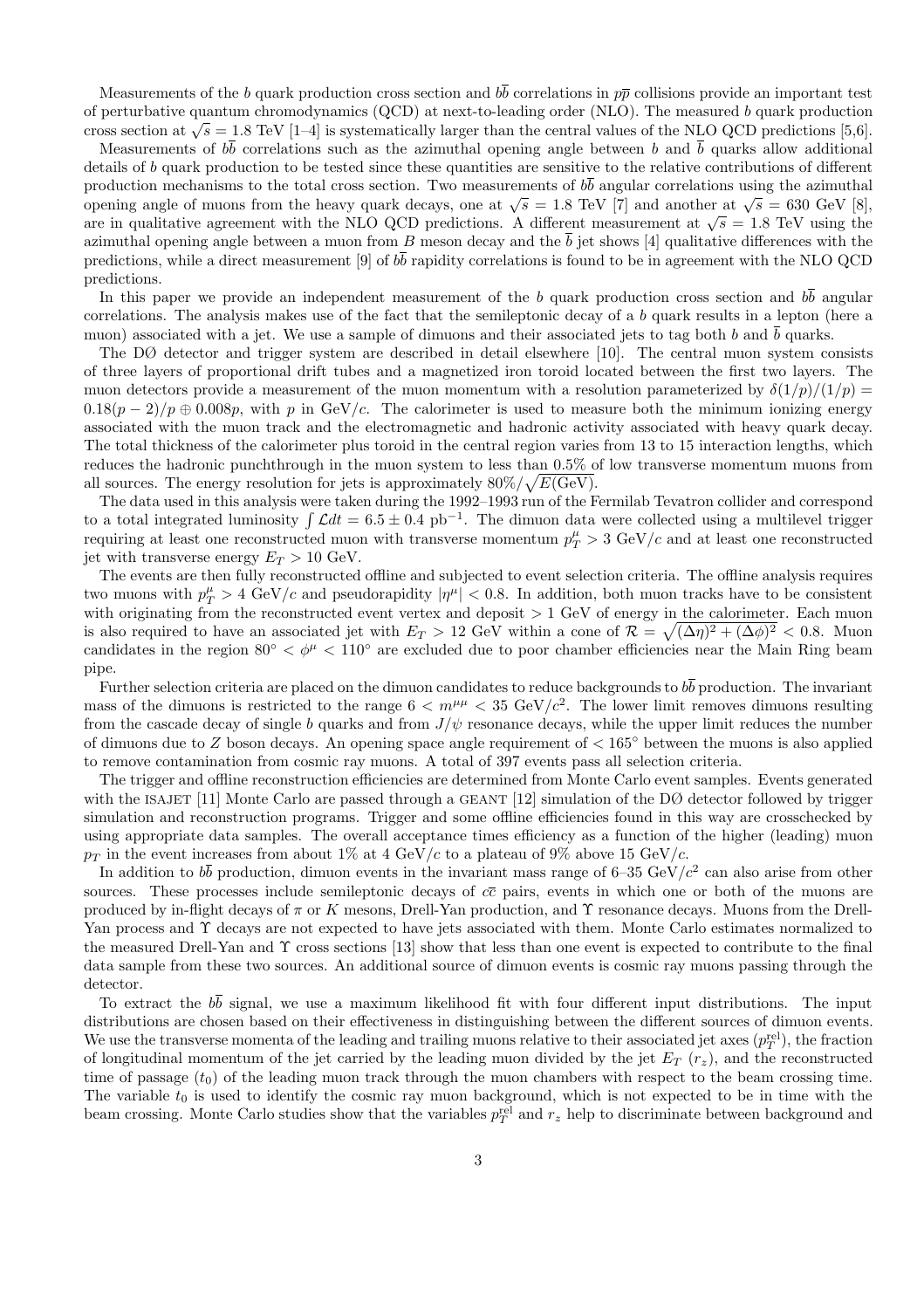FIG. 1. The results of the maximum likelihood fit to the data for (a)  $p_T^{\text{rel}}$  of the leading muon and (b)  $r_z$ . Also included are the curves showing the contribution from each process to the dimuon sample.

 $b\bar{b}$  production. For both variables, the jet energy is defined to be the vector sum of the muon and jet energies less the expected minimum ionizing energy of the muon deposited in the calorimeter.

The  $p_T^{\text{rel}}$  and  $r_z$  distributions for  $b\overline{b}$ ,  $c\overline{c}$ , and b or c plus  $\pi/K$  decay are modeled using the ISAJET Monte Carlo. Each of these samples is processed with a complete detector, trigger, and offline simulation. The distributions for b quark decays includes both direct  $(b \to \mu)$  and sequential  $(b \to c \to \mu)$  decays. The distributions for  $c\bar{c}$  and a c quark plus a  $\pi$  or K decay are very similar, so both contributions are fit to the same function. The distributions for  $t_0$  are obtained from two different sources. The  $t_0$  distribution for cosmic ray muons is obtained from data collected between collider runs using cosmic ray triggers. For beam-produced muons,  $t_0$  is measured using muons from  $J/\psi$  decays.

Figure 1 shows the result of the maximum likelihood fit for  $p_T^{\text{rel}}$  of the leading muon and  $r_z$ . Included in Fig. 1 are the contributions from each of the major sources of dimuon events. The  $b\bar{b}$  contribution to the final data sample is found to be 45.3 $\pm$ 5.8%. The other fractions fit to the data set consist of b quark plus  $\pi/K$  decay (37.9 $\pm$ 5.6%),  $c\bar{c}$ production (14.0 $\pm$ 3.8%), and cosmic ray muons (2.8 $\pm$ 1.6%). From the fit, we obtain the number of  $b\overline{b}$  events per bin as a function of  $p_T^{\mu}$  of the leading muon and as a function of the difference in azimuthal angle between the two muons,  $Δφ<sup>μμ</sup>$ .

The systematic errors on the number of  $b\overline{b}$  events per bin (8%) are estimated by varying the input distributions to the maximum likelihood fit within reasonable bounds. As a crosscheck of the fitting procedure, we calculate the fraction of events originating from  $b\bar{b}$  production using appropriately normalized Monte Carlo samples. Good agreement is found between the Monte Carlo calculated fraction and that found from the maximum likelihood fit to the data. The fractions agree as a function of both  $p_T$  of the leading muon and  $\Delta\phi^{\mu\mu}$ . A complete description of the fitting procedure can be found in Ref. [14].

The dimuon cross section originating from  $b\overline{b}$  production is calculated using

$$
\frac{d\sigma_{b\overline{b}}^{\mu\mu}}{dx} = \frac{1}{\Delta x} \frac{N_{b\overline{b}}^{\mu\mu}(x) f_p(x)}{\epsilon(x) \int \mathcal{L}dt},\tag{1}
$$

where x is either the  $p_T$  of the leading muon or  $\Delta\phi^{\mu\mu}$ . Here,  $\epsilon$  is the total efficiency,  $\int \mathcal{L}dt$  is the integrated luminosity,  $N_{b\bar{b}}^{\mu\mu}$  is the number of  $b\bar{b}$  events determined from the fit, and  $f_p$  is an unfolding factor to account for smearing caused by the muon momentum resolution. An unfolding technique [15] is used to determine  $f_p$ . The factor  $f_p$  varies from 0.78 at low  $p_T^{\mu_1}$  to 0.93 in the highest  $p_T^{\mu_1}$  bin ( $\mu_1$  is the leading muon in the event) and takes into account our invariant mass and  $p_T^{\mu}$  requirements. The systematic uncertainty associated with  $f_p$  is found to be  $p_T^{\mu}$  dependent and varies from 13% to 22%.

Figure 2(a) shows the result of the cross section calculation as a function of  $p_T^{\mu_1}$  for  $4 < p_T^{\mu} < 25 \text{ GeV}/c$ ,  $|\eta^{\mu}| < 0.8$ , and  $6 < m^{\mu\mu} < 35 \text{ GeV}/c^2$ . The total systematic error is found to be  $p_T^{\mu_1}$  dependent, ranging from 25% to 31%. This includes uncertainties from the trigger efficiency (19%), offline selection efficiency (5%), maximum likelihood fit (8%), momentum unfolding (13–22%), and integrated luminosity (5%).

The theoretical curve of Fig. 2(a) is determined using the HVQJET [16] Monte Carlo. HVQJET is an implementation of the NLO calculation of Ref. [6] (MNR) for bb production. It uses the MNR parton level generator and a modified version of ISAJET for hadronization, particle decays, and modeling of the underlying event. The particle decays are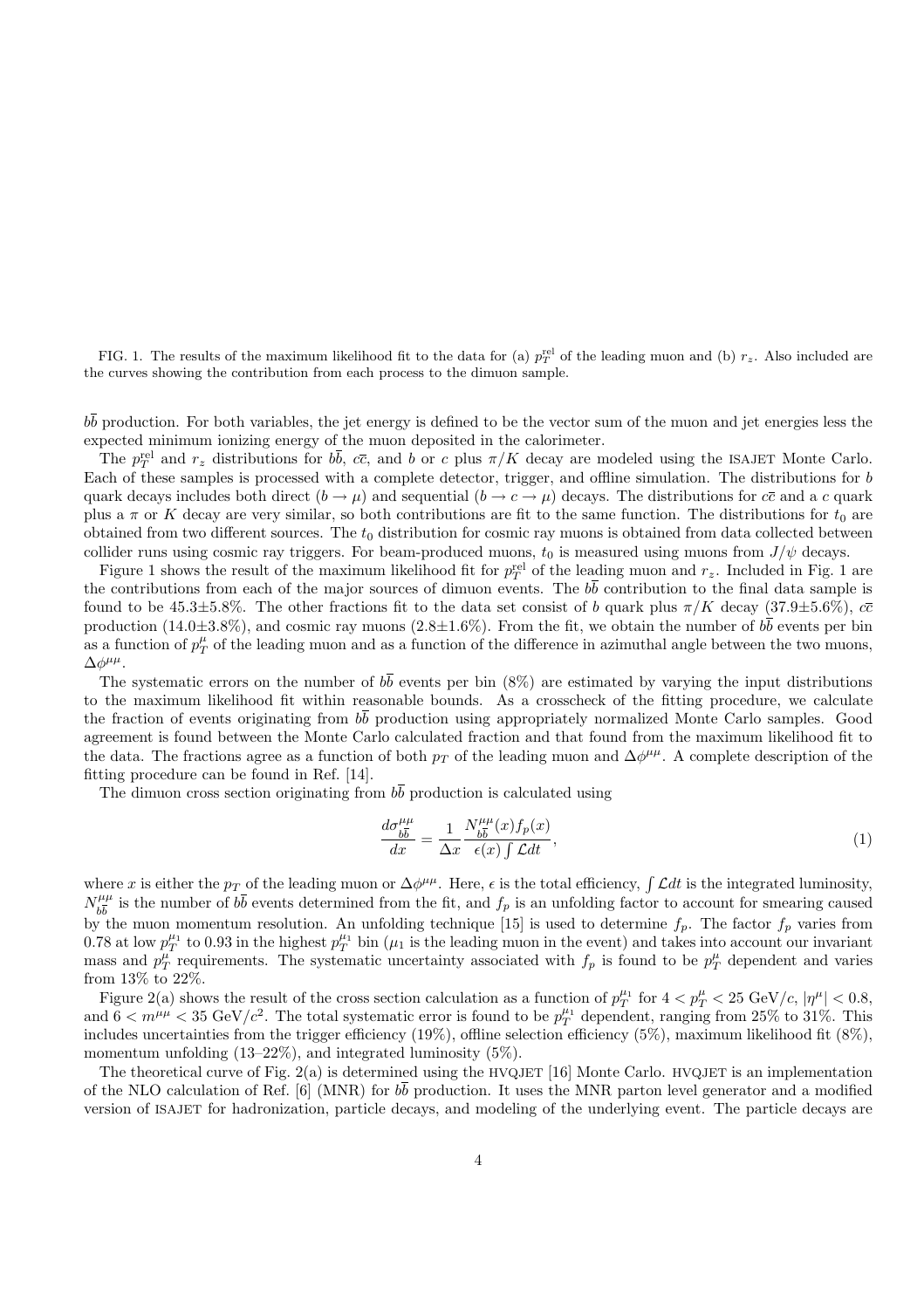FIG. 2. (a) The unfolded leading muon  $p_T$  spectrum for  $b\overline{b}$  production compared to the predicted spectrum (see text) where the data errors are statistical (inner) and total (outer) and the Monte Carlo errors are total (shaded band); (b) the  $b$  quark production cross section compared with the revised inclusive single muon results and the NLO QCD prediction. The error bars on the data represent the total error. The theoretical uncertainty shows the uncertainty associated with the factorization and renormalization scales and the b quark mass.

based on the ISAJET implementation of the CLEO decay tables [17]. In HVQJET the MNR prediction is realized by combining parton level events having negative weights with those having positive weights and similar topologies. The prediction shown is the NLO calculation and includes all four gg, gq,  $g\overline{q}$ , and  $q\overline{q}$  initiated subprocesses with  $m_b(\text{pole mass}) = 4.75 \text{ GeV}/c^2$ . The MRSR2 [18] parton distribution functions (PDFs) are used with  $\Lambda_5 = 237 \text{ MeV}$ .

The shaded region in Fig. 2(a) shows the combined systematic and statistical error from the HVQJET prediction  $\binom{+74}{-50}$ . This error is dominated by the uncertainty associated with the MNR prediction and is determined by varying the mass of the b quark between 4.5 GeV/ $c^2$  and 5.0 GeV/ $c^2$ , and the factorization and renormalization scales, taken to be equal, between  $\mu_0/2$  and  $2\mu_0$ , where  $\mu_0^2 = m_b^2 + \langle p_T^b \rangle^2$ . Additional systematic errors include those associated with the PDFs (20%), the Peterson fragmentation function  $(8\%)$ , the B meson semileptonic branching fraction  $(7\%)$ , and the muon decay spectrum from B mesons  $(20\%)$ . Varying these parameters does not appreciably change the shape of the prediction. The Monte Carlo statistical errors are less than 10%.

To extract the b quark cross section from the dimuon data, we employ a method first used by UA1 [19] and subsequently used by CDF [1] and DØ [2]. Since a correlation exists between the  $p_T$  of the muon produced in a b quark decay and the parent b quark  $p_T$ , cuts applied to the muon  $p_T$  in the data are effectively b quark  $p_T$  cuts. For a set of kinematic cuts, including cuts on the transverse momentum of the muons, we define  $p_T^{\min}$  as that value of the b quark  $p_T$  where 90% of the accepted events have b quark transverse momentum greater than  $p_T^{\min}$ . The b quark cross section is then calculated as

$$
\sigma_b(p_T^b > p_T^{\min}) = \sigma_{b\overline{b}}^{\mu\mu}(p_T^{\mu_1}) \frac{\sigma_b^{\text{MC}}}{\sigma_{b\overline{b}\to\mu\mu}^{\text{MC}}},\tag{2}
$$

where  $\sigma_{b\overline{b}}^{\mu\mu}(p_T^{\mu_1})$  is the measured dimuon cross section of Eq. (1) integrated over different intervals of  $p_T^{\mu_1}$ ,  $\sigma_b^{\text{MC}}$  is the total Monte Carlo b quark cross section for  $p_T^b > p_T^{\min}$  (where  $|y^b| < 1.0$  and no cut on  $y^b$ ), and  $\sigma_{b\overline{b}\rightarrow \mu\mu}^{\text{MC}}$  is the Monte Carlo cross section for dimuon production with the same requirements used to select the data set. For each interval of  $p_T^{\mu_1}, p_T^{\min}$  and  $\sigma^{\text{MC}}$  are calculated using HVQJET. Combining the uncertainties of the measured dimuon cross section with those associated with extracting the b quark cross section, we obtain a total systematic uncertainty of  $34-38\%$ on the measured b quark cross section. The latter uncertainties are associated with b quark fragmentation, namely those on the Peterson fragmentation function, semileptonic branching fraction, and muon decay spectrum with the magnitudes noted above.

Figure 2(b) shows the b quark production cross section for the rapidity range  $|y^b| < 1.0$  as a function of  $p_T^{\min}$ . The NLO QCD prediction is computed using Ref. [6] with  $m_b$ (pole mass) = 4.75 GeV/ $c^2$  and the MRSR2 PDFs. The theoretical uncertainty of  $\frac{+47}{-28}$ % results from varying the mass of the b quark and the factorization and renormalization scales as described above and is dominated by the variation of the scales. The ratio of the data to the central NLO QCD prediction is approximately three over the entire  $p_T^{\min}$  range covered.

Also shown in Fig. 2(b) is a revised result based on the previous inclusive single muon measurement from DØ [2].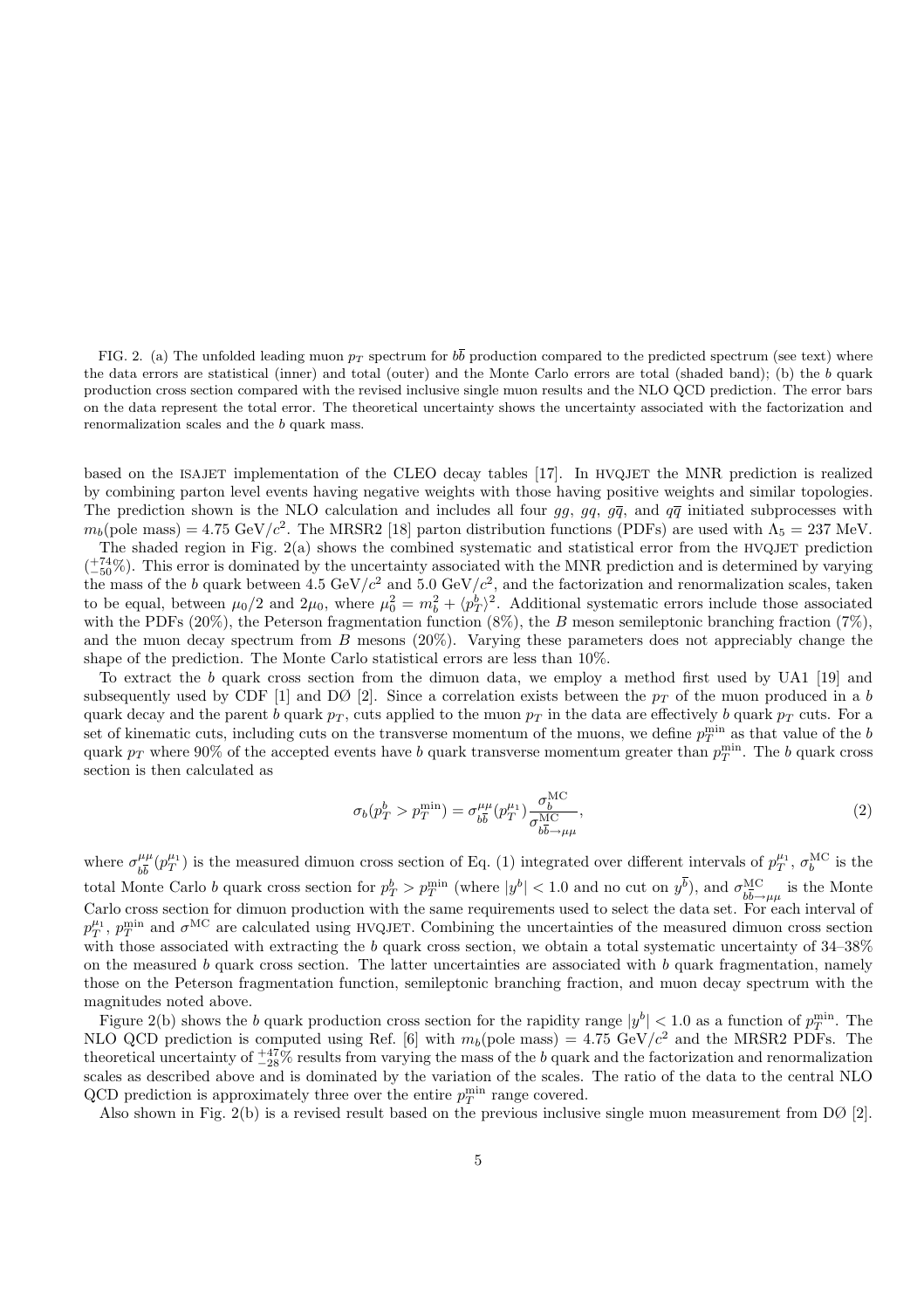FIG. 3. The  $\Delta\phi^{\mu\mu}$  spectrum for  $b\bar{b}$  production compared to the predicted spectrum (see text). The errors on the data are statistical and total. The solid histogram shows the NLO prediction with the grey band indicating the total uncertainty. Also shown is the LO prediction (dotted histogram) with the statistical error only.

In light of revised B meson decay modes and Monte Carlo improvements, the cross section is re-evaluated by using HVQJET to calculate new values of  $\sigma_b^{\text{MC}}/\sigma_{b\to\mu}^{\text{MC}}$  for extraction of the b quark cross section from the measured inclusive single muon spectrum. In addition, the high  $p_T$  inclusive muon data  $(p_T^{\mu} > 12 \text{ GeV}/c)$  are excluded due to large uncertainties in the cosmic ray muon background subtractions. The resulting increase in the  $b$  quark cross section is primarily caused by the new  $B$  meson decay modes and lower semileptonic branching fractions [17]. The re-evaluated cross section supersedes that of Ref. [2]. The tabulated data for the dimuon and inclusive single muon data sets can be found in Tables I and II.

| $p_T^{\mu_1}$ | $d\sigma^{\mu\mu}/dp_T$  | Stat Error                | Syst Error         |
|---------------|--------------------------|---------------------------|--------------------|
| [GeV/c]       | $[{\rm nb}/{\rm GeV}/c]$ | $[{\rm nb}/\text{GeV}/c]$ | $[{\rm nb/GeV}/c]$ |
| $4-5$         | 0.30                     | 0.095                     | 0.092              |
| $5 - 7$       | 0.21                     | 0.018                     | 0.054              |
| $7 - 10$      | 0.064                    | 0.0037                    | 0.016              |
| $10 - 15$     | 0.018                    | 0.0012                    | 0.0046             |
| $15 - 25$     | 0.0025                   | 0.00034                   | 0.00067            |

TABLE I. Cross sections for  $b\overline{b} \rightarrow \mu\mu$  production.

The differential  $b\bar{b}$  cross section,  $d\sigma_{b\bar{b}}^{\mu\mu}/d\Delta\phi^{\mu\mu}$ , gives further information on the underlying QCD production mechanisms. The azimuthal opening angle between b and  $\overline{b}$  quarks (or between their decay muons) is sensitive to the contributing production mechanisms. These contributions are the leading order (LO) subprocess, flavor creation, and the next-to-leading order subprocesses, gluon splitting and flavor excitation. There are also contributions from interference terms.

The cross section  $d\sigma_{b\overline{b}}^{\mu\mu}/d\Delta\phi^{\mu\mu}$  is shown in Fig. 3. Also shown are the LO and NLO QCD predictions which are determined using HVQJET and include all subprocesses. The grey band around the NLO prediction shows the combined statistical and systematic errors associated with the prediction, which is  $^{+74}_{-50}\%$  as detailed above. The LO prediction shows the statistical error only. The data again show an excess above the NLO QCD prediction but agree with the overall shape. The agreement in shape is consistent with the presence of NLO subprocesses since the LO prediction, which contains the smearing from the  $b \to B \to \mu$  fragmentation and decay chain, does not describe the data.

In conclusion, we have measured the b quark production cross section and the  $b\bar{b}$  azimuthal angle correlations using dimuons to tag the presence of b quarks. These measurements, as well as the revised inclusive single muon measurement, are found to agree in shape with the NLO QCD calculation of heavy flavor production but lie above the central values of these predictions.

We thank the Fermilab and collaborating institution staffs for contributions to this work and acknowledge support from the Department of Energy and National Science Foundation (USA), Commissariat à L'Energie Atomique